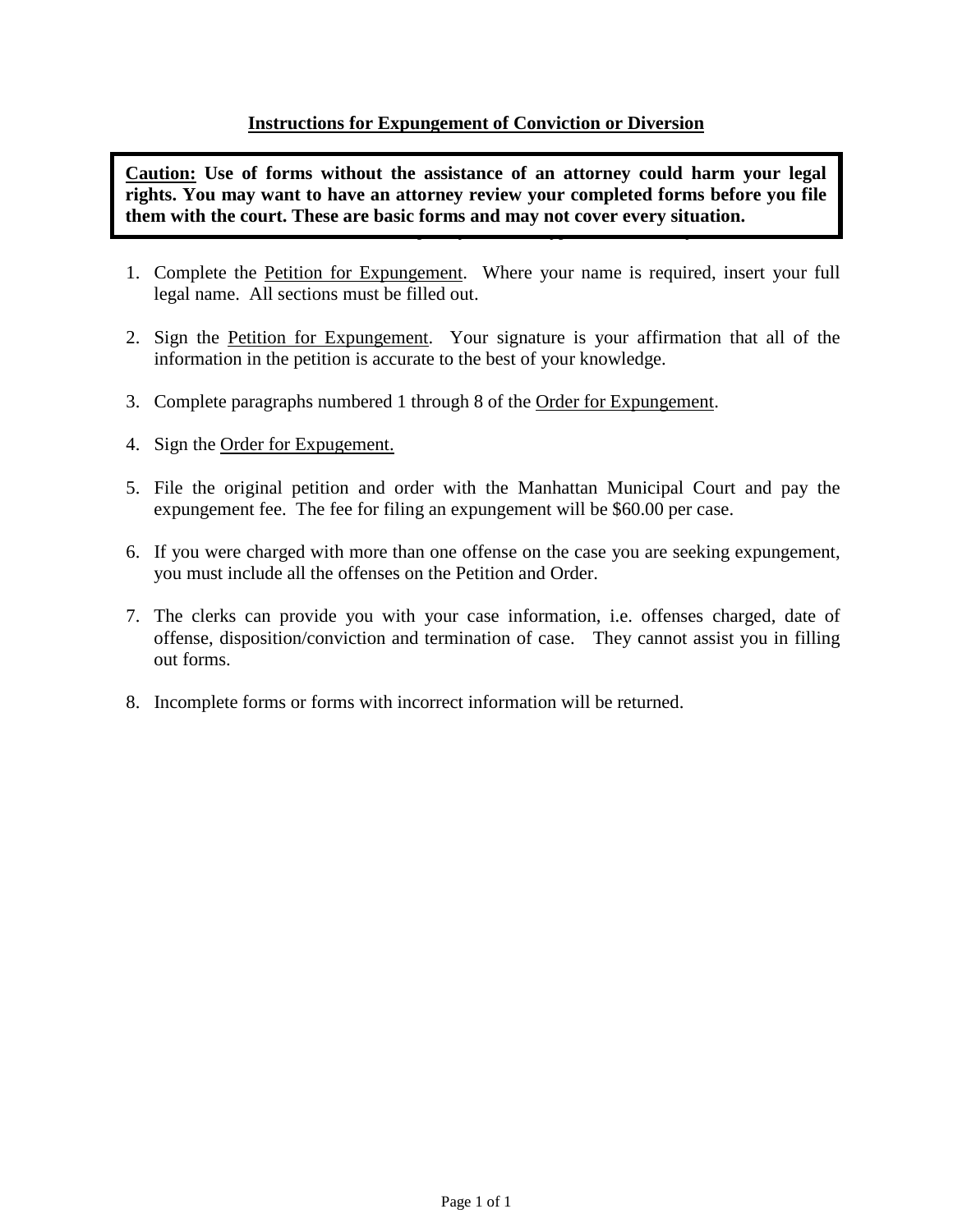### IN THE MUNICIPAL COURT OF MANHATTAN KANSAS

### CITY OF MANHATTAN

vs.

Case No. \_\_\_\_\_\_\_\_\_\_\_\_\_

 $[Name]$ 

Petitioner Defendant

## **PETITION FOR EXPUNGEMENT OF CONVICTION OR DIVERSION**

I respectfully request of the Court an order of expungement of my  $\Box$  conviction and

related arrest records  $\overline{OR}$  diversion record and related arrest records. In support thereof, I state the following:

- 1. My full name is  $\cdot$
- 2. My full name at the time of my arrest or conviction, if different than #1, was
- 3. I am a  $[Re$  [Race]  $[Sec]$  [Sex] born on  $[Date \text{ of Birth}];$

 $\mathcal{L}_\mathcal{L} = \{ \mathcal{L}_\mathcal{L} = \{ \mathcal{L}_\mathcal{L} = \{ \mathcal{L}_\mathcal{L} = \{ \mathcal{L}_\mathcal{L} = \{ \mathcal{L}_\mathcal{L} = \{ \mathcal{L}_\mathcal{L} = \{ \mathcal{L}_\mathcal{L} = \{ \mathcal{L}_\mathcal{L} = \{ \mathcal{L}_\mathcal{L} = \{ \mathcal{L}_\mathcal{L} = \{ \mathcal{L}_\mathcal{L} = \{ \mathcal{L}_\mathcal{L} = \{ \mathcal{L}_\mathcal{L} = \{ \mathcal{L}_\mathcal{$ 

4. I was charged with the crime/crimes of \_\_\_\_\_\_\_\_\_\_\_\_\_\_\_\_\_\_\_\_\_\_\_\_\_\_\_\_\_\_\_\_\_\_\_in

Manhattan, Kansas occurring on \_\_\_\_\_\_\_\_\_\_\_\_\_\_\_ [Date] and;

5. I was convicted of  $\Box$ 

**OR**

I was granted a diversion for the crime of  $\Box$ 

 $\Box$  [Date];

6. The convicting court or diverting authority was the Manhattan Municipal Court;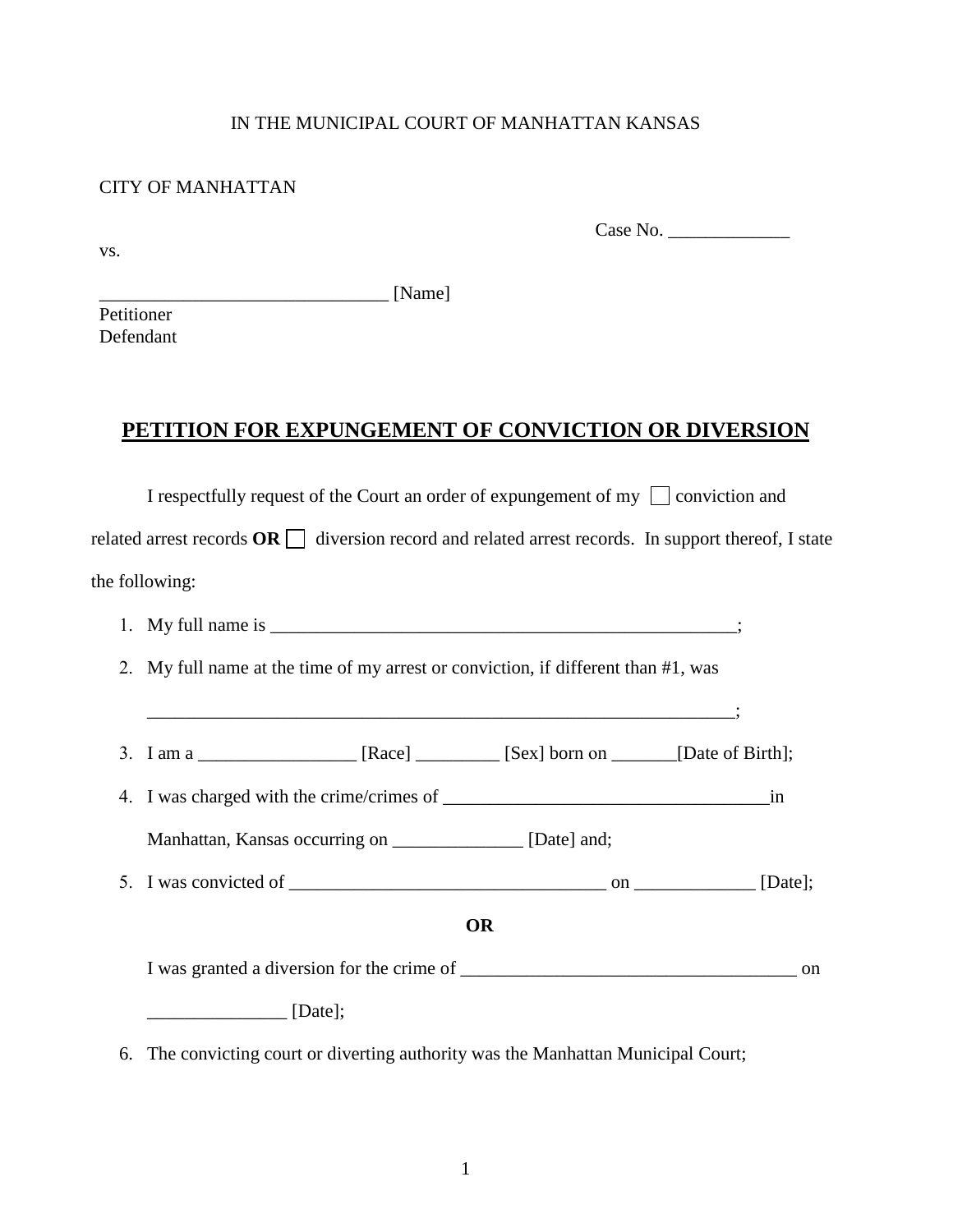- 7. The date of final discharge was \_\_\_\_\_\_\_\_\_\_\_\_\_\_;
- 8. More than  $\Box$  three  $\Box$  five  $\Box$  ten years have elapsed since I fulfilled the terms of a diversion agreement, satisfied the sentence imposed, or was discharged from probation, a community services program, parole, post-release supervision, conditional release or a suspended sentence;
- 9. I have not been convicted of a felony in the past two years and no proceeding involving any such crime is presently pending or being instituted against me;
- 10. The conviction or diversion for which expungement is sought is not one of the offenses set out in K.S.A. 21-6614(d), for which no expungement is permitted; I affirm under penalty of perjury that the statements in this Petition are accurate to the best of my knowledge and I respectfully request that the Court set this matter for hearing and grant the expungement.

| Defendant Signature             |  |
|---------------------------------|--|
|                                 |  |
|                                 |  |
|                                 |  |
| City, State, Zip: $\frac{1}{2}$ |  |
|                                 |  |
|                                 |  |
|                                 |  |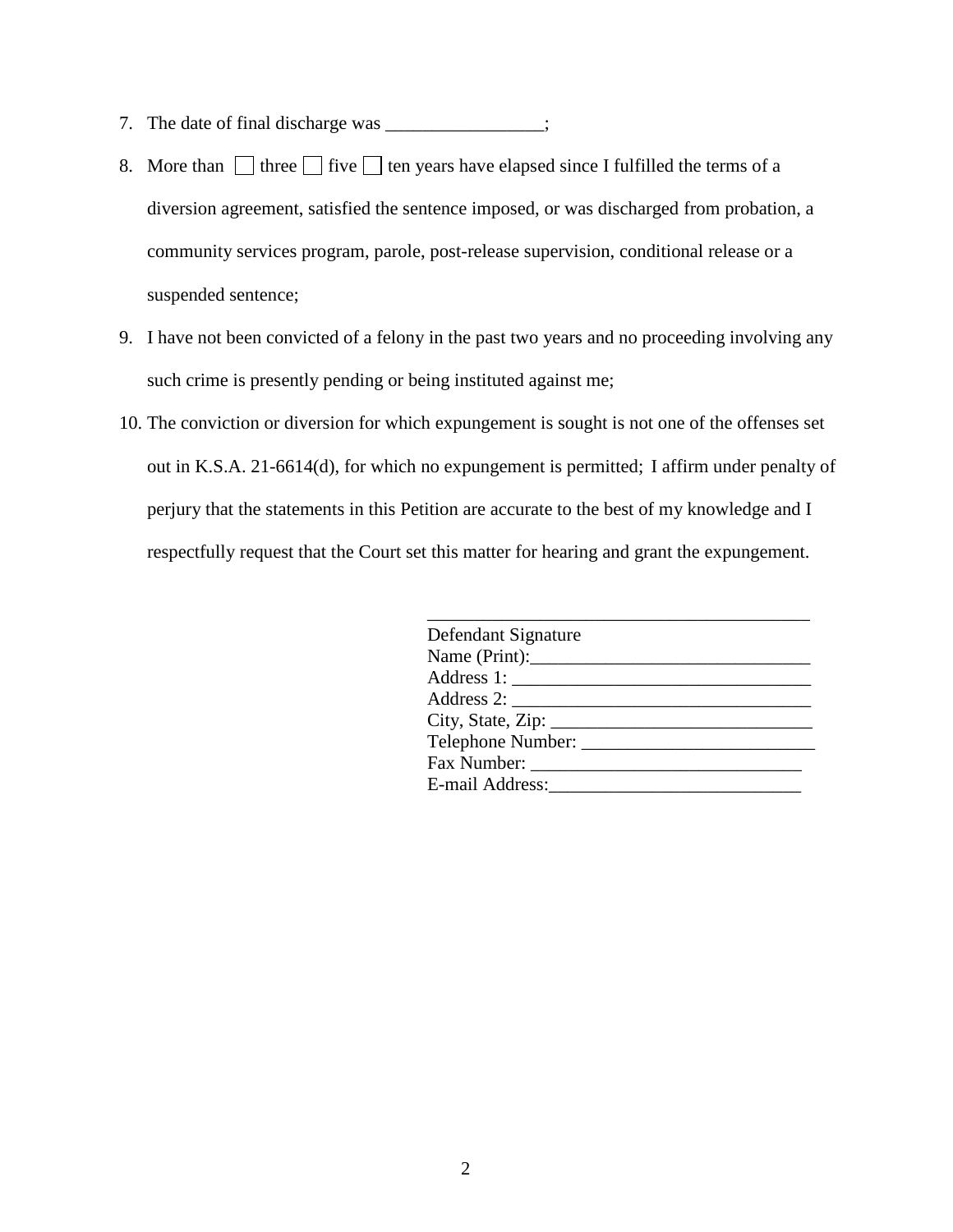| Conviction                                                                                  | Date when<br>crime was<br>committed                                                                                       | <b>Time since</b><br>sentence<br>completed | <b>Time since</b><br>diversion<br>completed | <b>Time since</b><br>discharged from<br>probation,           | <b>Expungement</b><br><b>Available</b> | K.S.A.<br>with more<br>details                                                      |
|---------------------------------------------------------------------------------------------|---------------------------------------------------------------------------------------------------------------------------|--------------------------------------------|---------------------------------------------|--------------------------------------------------------------|----------------------------------------|-------------------------------------------------------------------------------------|
|                                                                                             |                                                                                                                           | <b>Or</b><br><b>Or</b>                     |                                             | community<br>correctional services,<br>parole, postrelease   |                                        |                                                                                     |
|                                                                                             |                                                                                                                           |                                            |                                             | supervision,<br>conditional release or<br>suspended sentence |                                        |                                                                                     |
| applying for title of a<br>motor vehicle under a<br>false name or address                   | Not relevant                                                                                                              | 5 years                                    | 5 years                                     | 5 years                                                      | Yes                                    | $21-6614(c)$                                                                        |
| crime punishable as a<br>felony wherein a motor<br>vehicle was used                         | Not relevant                                                                                                              | 5 years                                    | 5 years                                     | 5 years                                                      | Yes                                    | $21-6614(c)$                                                                        |
| cigarette or tobacco<br>infraction                                                          | Not relevant                                                                                                              | 3 years                                    | 3 years                                     | 3 years                                                      | Yes                                    | $21-6614(a)$                                                                        |
| driving under the<br>influence – regardless of<br>number of offenses (see<br>K.S.A. 8-1567) | Prior to July<br>1,2006                                                                                                   | 5 years                                    | 5 years                                     | 5 years                                                      | Yes                                    | 21-4619<br>(repealed<br>and<br>transferred<br>to 21-6614<br>$-L. 2010,$<br>Ch. 136) |
| driving under the<br>influence $-1st$ offense<br>(see K.S.A. 8-1567)                        | On or after<br>July 1, 2006                                                                                               | 5 years                                    | 5 years                                     | 5 years                                                      | Yes                                    | $21-6614(d)$                                                                        |
| driving under the<br>influence $-2nd$ or<br>subsequent offense (see<br>K.S.A. 8-1567)       | *On or after<br>July 1, 2006<br>except those<br>committed<br>on or after<br>July 1, 2014,<br>and prior to<br>July 1, 2015 | 10 years                                   | N/A                                         | 10 years                                                     | Yes                                    | $21-6614(d)$                                                                        |
| driving under the<br>influence $-2nd$ or<br>subsequent offense (see<br>K.S.A. 8-1567)       | *On or after<br>July 1, 2014,<br>and prior to<br>July 1, 2015                                                             | 7 years                                    | N/A                                         | 7 years                                                      | Yes                                    | $21-6614(d)$<br>L. 2014,<br>Ch. 102 §<br>6.<br>L. 2015 Ch.<br>71, § 4.              |
| driving while canceled,<br>suspended or revoked                                             | Not relevant                                                                                                              | 5 years                                    | 5 years                                     | 5 years                                                      | Yes                                    | $\overline{21} - 6614(c)$                                                           |
| failing to have motor<br>vehicle insurance                                                  | Not relevant                                                                                                              | 5 years                                    | 5 years                                     | 5 years                                                      | Yes                                    | $\overline{21} - 6614(c)$                                                           |
| failing to stop at the<br>scene of an accident and<br>perform required duties               | Not relevant                                                                                                              | 5 years                                    | 5 years                                     | 5 years                                                      | Yes                                    | $21-6614(c)$                                                                        |
| misdemeanor                                                                                 | Not relevant                                                                                                              | 3 years                                    | 3 years                                     | 3 years                                                      | Yes                                    | $21-6614(a)$                                                                        |
| traffic infraction                                                                          | Not relevant                                                                                                              | 3 years                                    | 3 years                                     | 3 years                                                      | Yes                                    | $\overline{2}1 - 6614$ (a)                                                          |
| City ordinance violation                                                                    | Not relevant                                                                                                              | 3 years                                    | 3 years                                     | 3 years                                                      | Yes                                    | $21-6614(a)$                                                                        |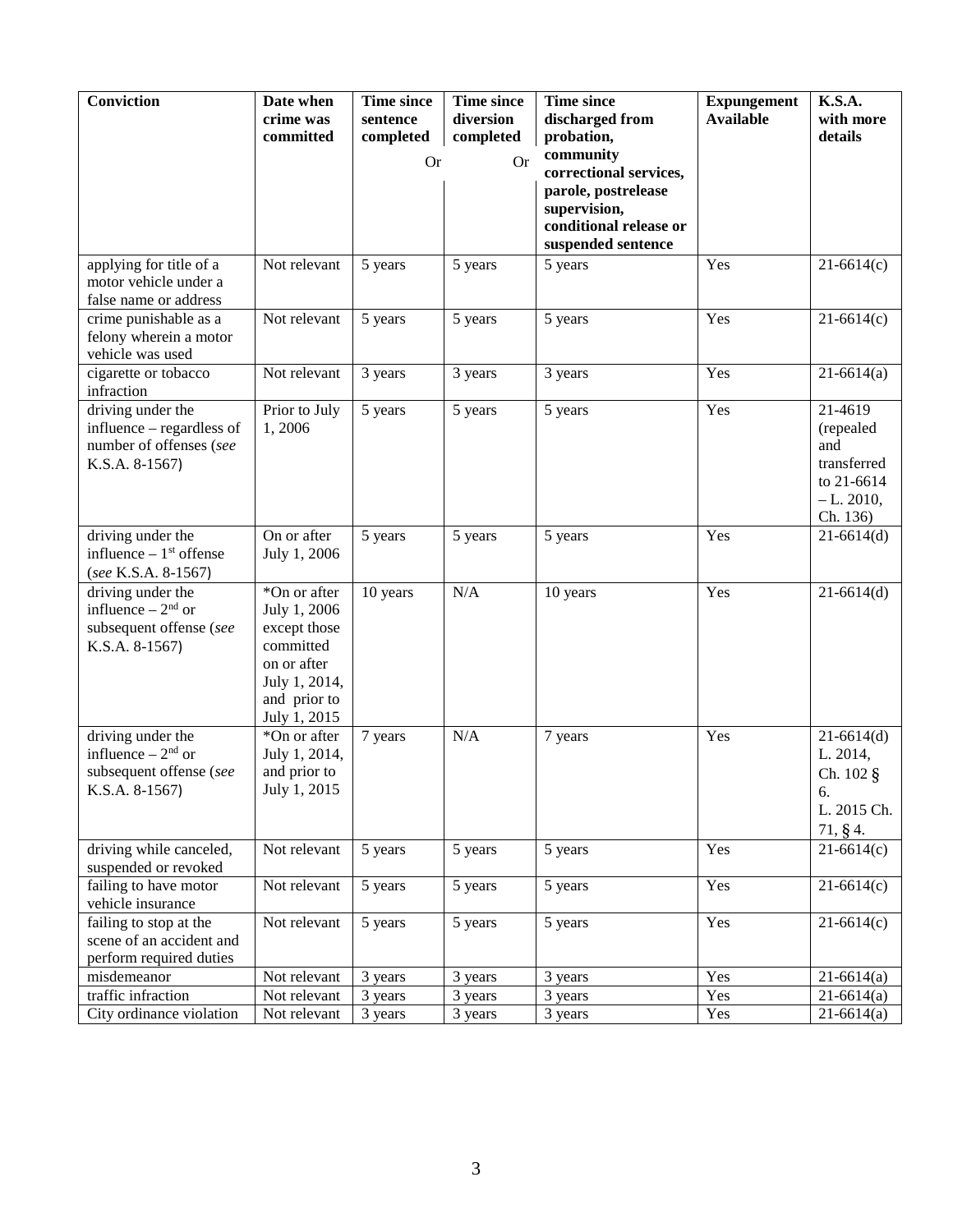### IN THE MUNICIPAL COURT OF MANHATTAN KANSAS

### CITY OF MANHATTAN

Case No. \_\_\_\_\_\_\_\_\_\_\_\_\_

vs.

\_\_\_\_\_\_\_\_\_\_\_\_\_\_\_\_\_\_\_\_\_\_\_\_\_\_\_\_\_\_\_ [Name]

Petitioner Defendant

# **ORDER FOR EXPUNGEMENT**

|    | Expungement filed herein.   |                                                    |           |                                                                                                |  |
|----|-----------------------------|----------------------------------------------------|-----------|------------------------------------------------------------------------------------------------|--|
|    |                             | The Court finds jurisdiction and venue are proper. |           |                                                                                                |  |
|    | The Court finds as follows: |                                                    |           |                                                                                                |  |
| 1. |                             |                                                    |           |                                                                                                |  |
| 2. |                             |                                                    |           | The full name of the petitioner at the time of his/her arrest or conviction, if different than |  |
|    |                             |                                                    |           |                                                                                                |  |
|    |                             |                                                    |           | 3. The petitioner is a ____________ [Race] ________ [Sex] born on _____ [Date of               |  |
|    | Birth];                     |                                                    |           |                                                                                                |  |
| 4. |                             |                                                    |           | The petitioner was charged with the crime/crimes of _____________________________              |  |
|    |                             |                                                    |           | in Manhattan, Kansas occurring on ______________ [Date] and;                                   |  |
| 5. |                             |                                                    |           |                                                                                                |  |
|    |                             |                                                    | <b>OR</b> |                                                                                                |  |
|    |                             |                                                    |           | The petitioner was granted a diversion for the crime of _________________________              |  |
|    |                             | on _______________________[Date];                  |           |                                                                                                |  |
|    |                             |                                                    |           |                                                                                                |  |

6. The convicting court or diverting authority was Manhattan Municipal Court;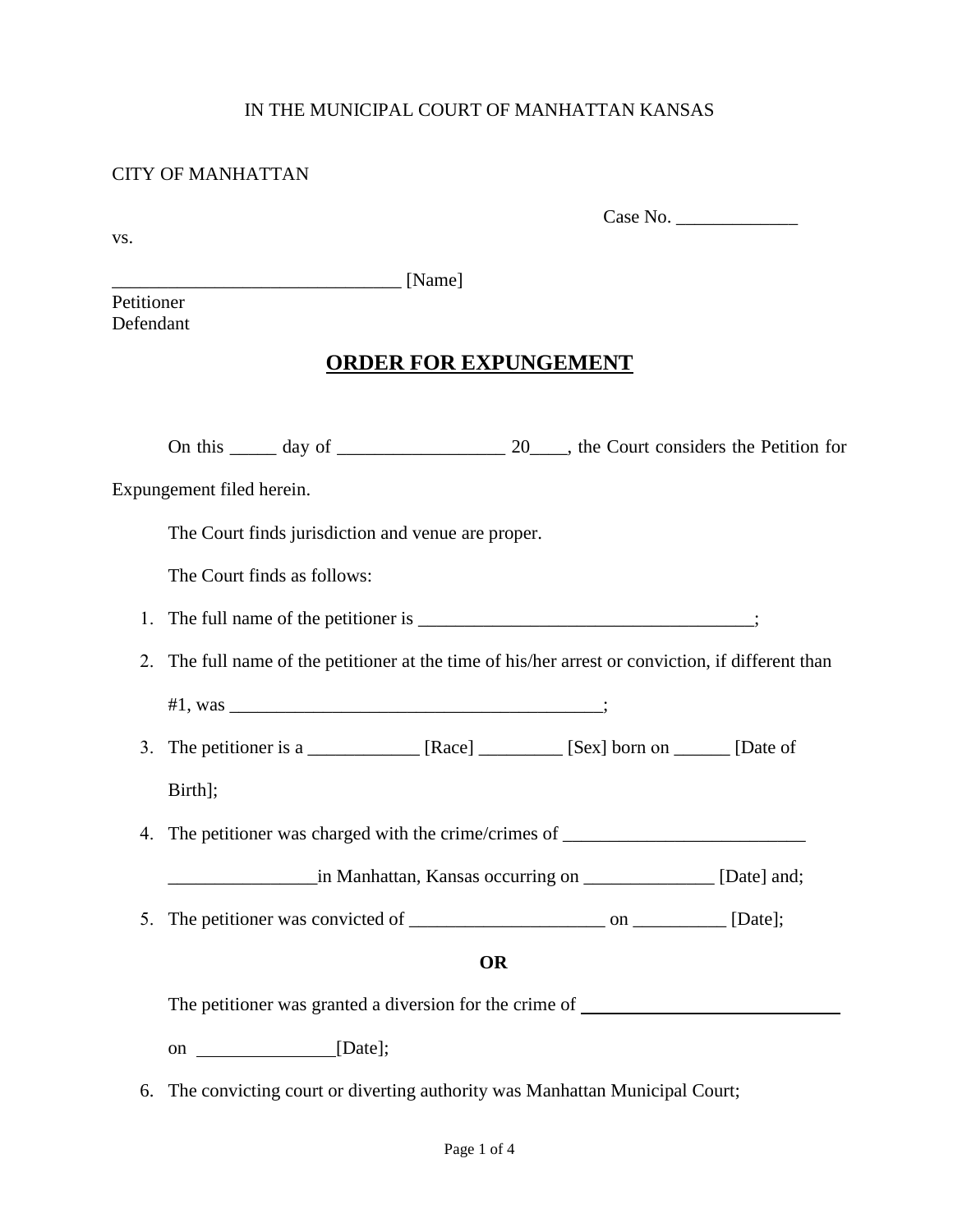- 7. The date of final discharge was \_\_\_\_\_\_\_\_\_\_\_\_;
- 8. More than three five the years have elapsed since petitioner fulfilled the terms of a diversion agreement, satisfied the sentence imposed, or was discharged from probation, a community services program, parole, post-release supervision, conditional release or a suspended sentence;
- 9. The petitioner has not been convicted of a felony in the past two years and no proceeding involving any such crime is presently pending or being instituted against the petitioner;
- 10. The conviction for which expungement is sought is not one of the offenses set out in K.S.A. 21- 6614(d), for which no expungement is permitted;
- 11. The petitioner's current circumstances and behavior warrant this expungement and this expungement is consistent with public welfare.
- 12. The petitioner shall disclose that the arrest, conviction or diversion occurred if asked about previous arrests, convictions or diversions:

A. In any application for licensure as a private detective, private detective agency, certification as a firearms trainer pursuant to K.S.A. 75-7b21, and amendments thereto, or employment as a detective with a private detective agency, as defined by K.S.A. 75-7b01, and amendments thereto; as security personnel with a private patrol operator, as defined by K.S.A. 75-7b01, and amendments thereto; or with an institution as defined in K.S.A. 76-12a01, and amendments thereto, of the department for children and families;

B. In any application for admission, or for an order of reinstatement, to the practice of law in this state;

C. To aid in determining the petitioner's qualifications for employment with the Kansas lottery or for work in sensitive areas within the Kansas lottery as deemed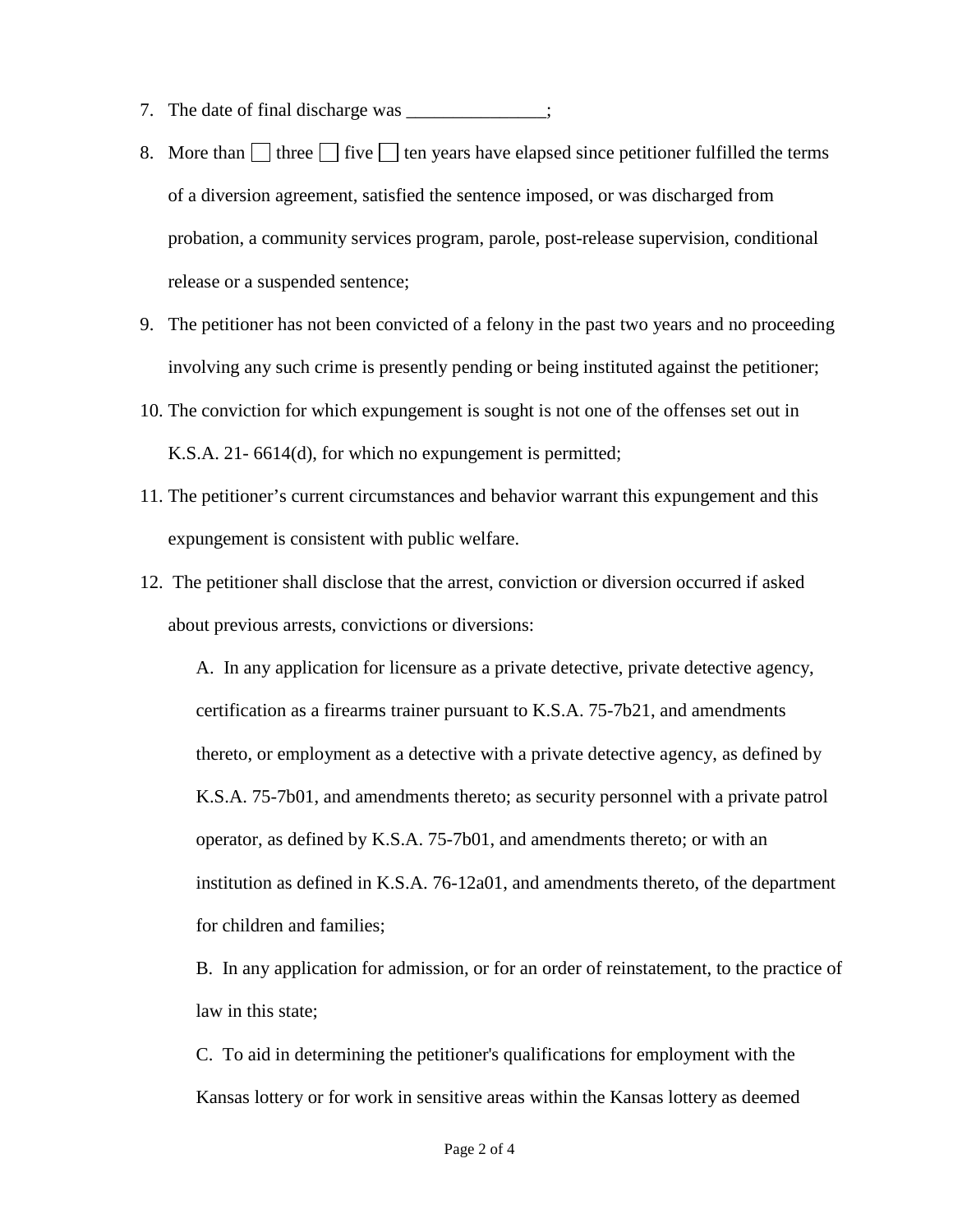appropriate by the executive director of the Kansas lottery;

D. To aid in determining the petitioner's qualifications for executive director of the Kansas racing and gaming commission, for employment with the commission or for work in sensitive areas in pari-mutuel racing as deemed appropriate by the executive director of the commission, or to aid in determining qualifications for licensure or renewal of licensure by the commission;

E. To aid in determining the petitioner's qualifications for the following under the Kansas expanded lottery act: (i) Lottery gaming facility manager or prospective manager, racetrack gaming facility manager or prospective manager, licensee or certificate holder; or (ii) an officer, director, employee, owner, agent or contractor thereof;

F. Upon application for a commercial driver's license under K.S.A. 8-2,125 through 8- 2,142, and amendments thereto;

G. To aid in determining the petitioner's qualifications to be an employee of the state gaming agency;

H. To aid in determining the petitioner's qualifications to be an employee of a tribal gaming commission or to hold a license issued pursuant to a tribal-state gaming compact;

I. In any application for registration as a broker-dealer, agent, investment adviser or investment adviser representative all as defined in K.S.A. 17-12a102 and amendments thereto;

 J. In any application for employment as a law enforcement officer as defined in K.S.A. 22-2202 or K.S.A. 74-5602, and amendments thereto; or

K. For applications received on and after July 1, 2006, to aid in determining the